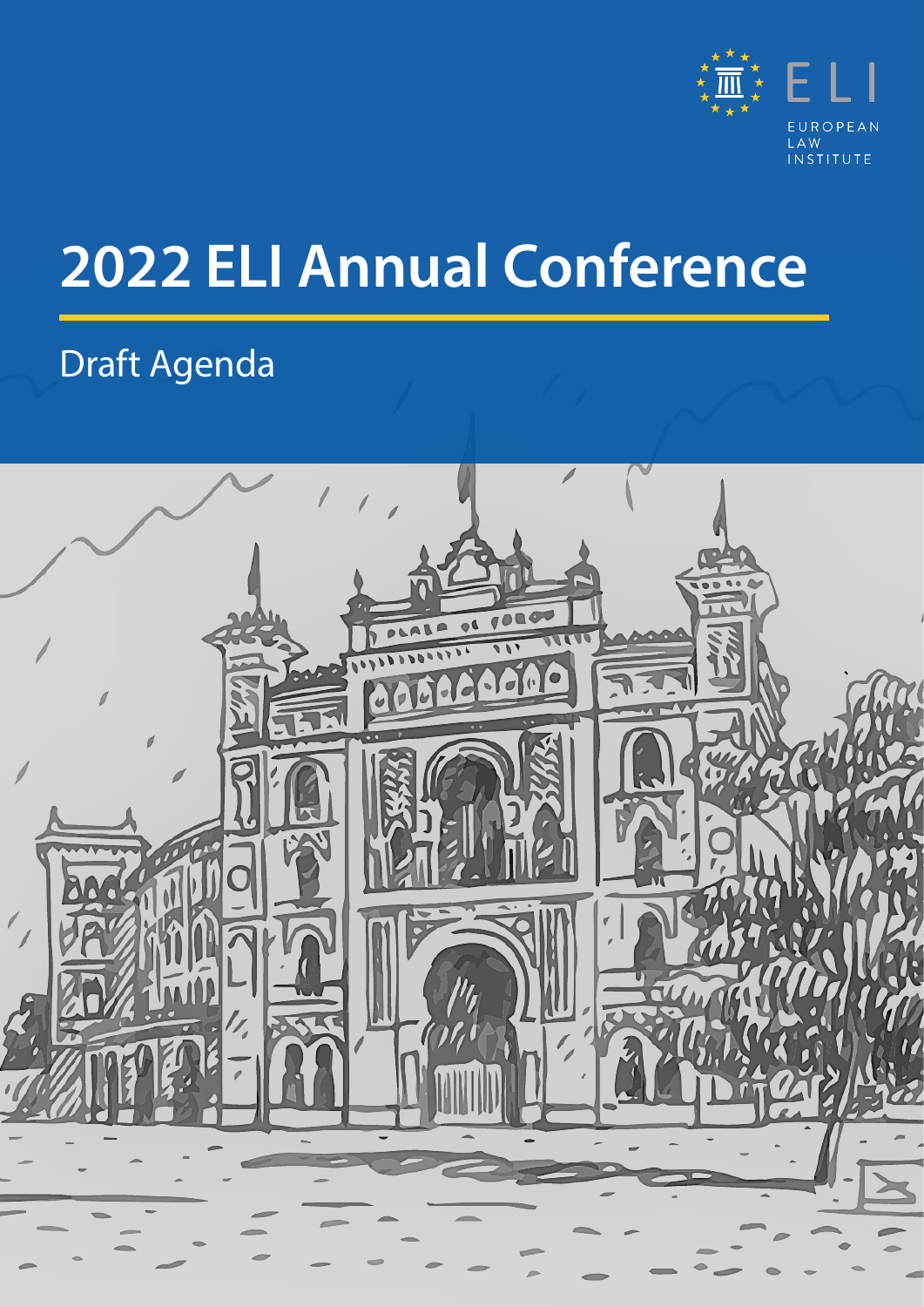# **Programme Overview**

### MONDAY **|** 5 SEPTEMBER 2022

VENUE: CHARLES III UNIVERSITY OF MADRID, RONDA DE TOLEDO 1, 28005 MADRID

- 09:00 13:30 (CET) ELI Executive Committee Meeting (Executive Committee Members Only)
- 11:15 12:30 (CET) ELI Senate Meeting (Senate Members Only)

#### 15:00 – 17:00 (CET) ELI Executive Committee-Senate Meeting (Executive Committee and Senate Members Only)

- 18:45 19:00 (CET) Welcome Addresses **Pascal Pichonnaz** (ELI President)
- 19:05 20:30 (CET) Fourth Ole Lando Memorial Lecture **Pascal Pichonnaz** (ELI President) **Hector MacQueen** (Emeritus Professor, The University of Edinburgh) **Christina Ramberg** (Professor, Stockholm University)

### TUESDAY **|** 6 SEPTEMBER 2022

#### VENUE: CHARLES III UNIVERSITY OF MADRID, RONDA DE TOLEDO 1, 28005 MADRID

- 09:00 12:00 (CET) ELI Council Meeting (Council Members Only)
- 12:00 13:00 (CET) *Lunch*
- 13:00 14:15 (CET) ELI Council Meeting (Council Members Only)
- 14:30 15:30 (CET) ELI Membership Meeting (ELI Members Only)
- 16:30 17:00 (CET) Welcome Addresses **Pascal Pichonnaz** (ELI President) **Pilar Llop Cuenca** (Minister of Justice of Spain) (tbc) **Juan Romo** (Rector of the Universidad Carlos III de Madrid)
- 17:00 18:00 (CET) Keynote Speech **Valérie Masson-Delmotte** (Co-Chair of the United Nations' Intergovernmental Panel on Climate Change WG1)
- 19:30 (CET) Evening Reception VENUE: tbc
- 20:00 20:20 (CET) ELI Young Lawyers Award
- 20:20 20:30 (CET) ELI Hub and SIG Awards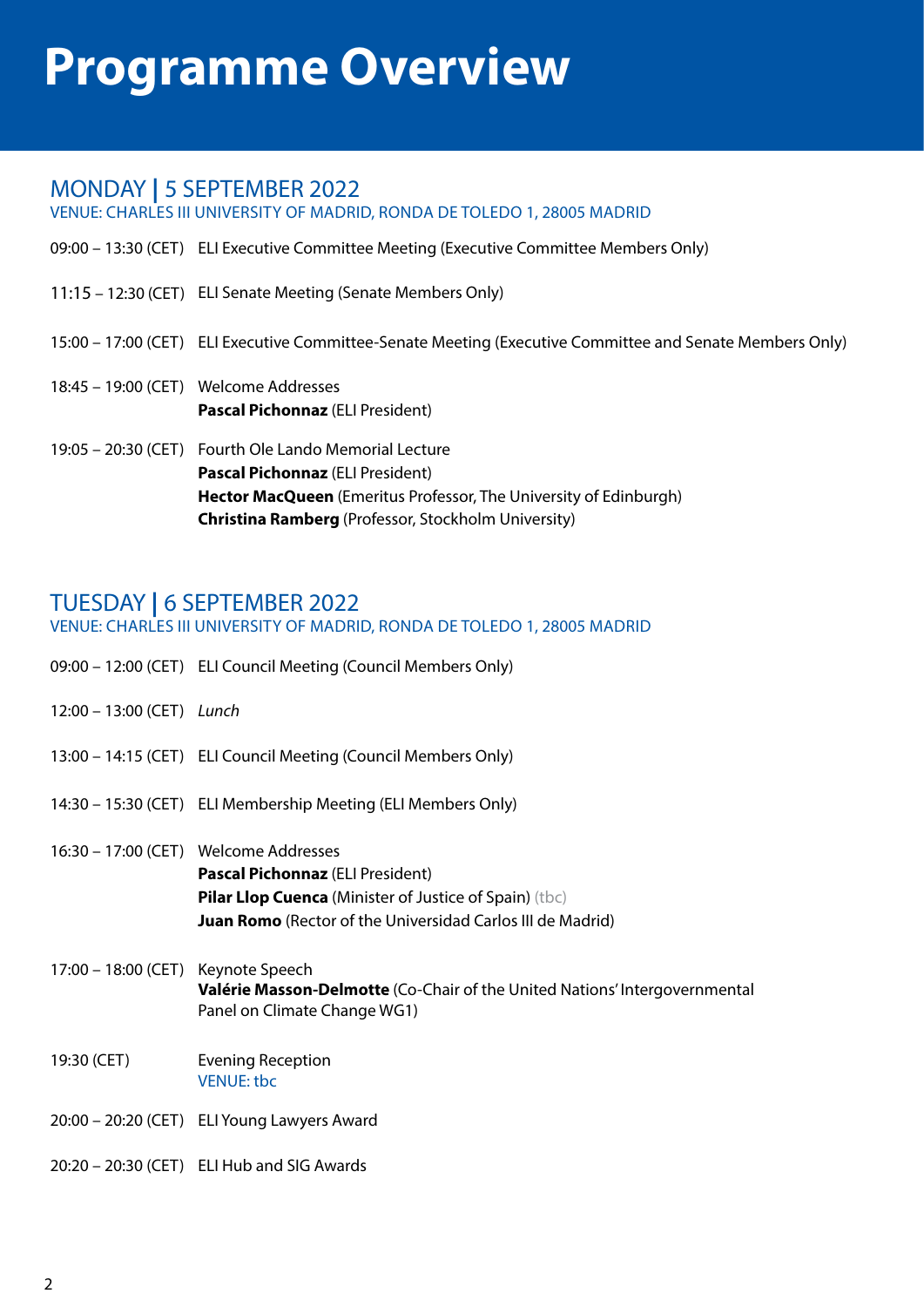# **Programme Overview**

### WEDNESDAY **|** 7 SEPTEMBER 2022

VENUE: CHARLES III UNIVERSITY OF MADRID, RONDA DE TOLEDO 1, 28005 MADRID

- 09:00 10:15 (CET) Climate Justice New Challenges for Law and Judges
- 10:30 11:45 (CET) Ecocide
- 11:45 12:15 (CET) *Coffee Break*
- 12:15 13:30 (CET) ELI-Mount Scopus European Standards of Judicial Independence
- 13:30 14:30 (CET) *Lunch*
- 14:30 15:45 (CET) Admissibility of E-Evidence in Criminal Proceedings in the EU
- 16:00 17:15 (CET) Access to Digital Assets Enforcement
- 19:30 (CET) Gala Dinner VENUE: PALACIO DE SANTOÑA, 28012 MADRID

### THURSDAY **|** 8 SEPTEMBER 2022

VENUE: CHARLES III UNIVERSITY OF MADRID, RONDA DE TOLEDO 1, 28005 MADRID

- 09:00 10:15 (CET) Blockchain Technology and Smart Contracts
- 10:30 11:45 (CET) Guiding Principles and Model Rules on Algorithmic Contracts
- 11:45 12:15 (CET) *Coffee Break*
- 12:15 13:30 (CET) Fundamental Constitutional Principles
- 13:30 14:30 (CET) *Lunch*
- 14:30 15:45 (CET) Corporate Sustainability, Financial Accounting and Share Capital
- 16:00 17:15 (CET) Third Party Funding of Litigation
- 19:30 (CET) Social Event VENUE: LA LONJA DEL MAR, PLAZA DE ORIENTE, 6, 28013 MADRID